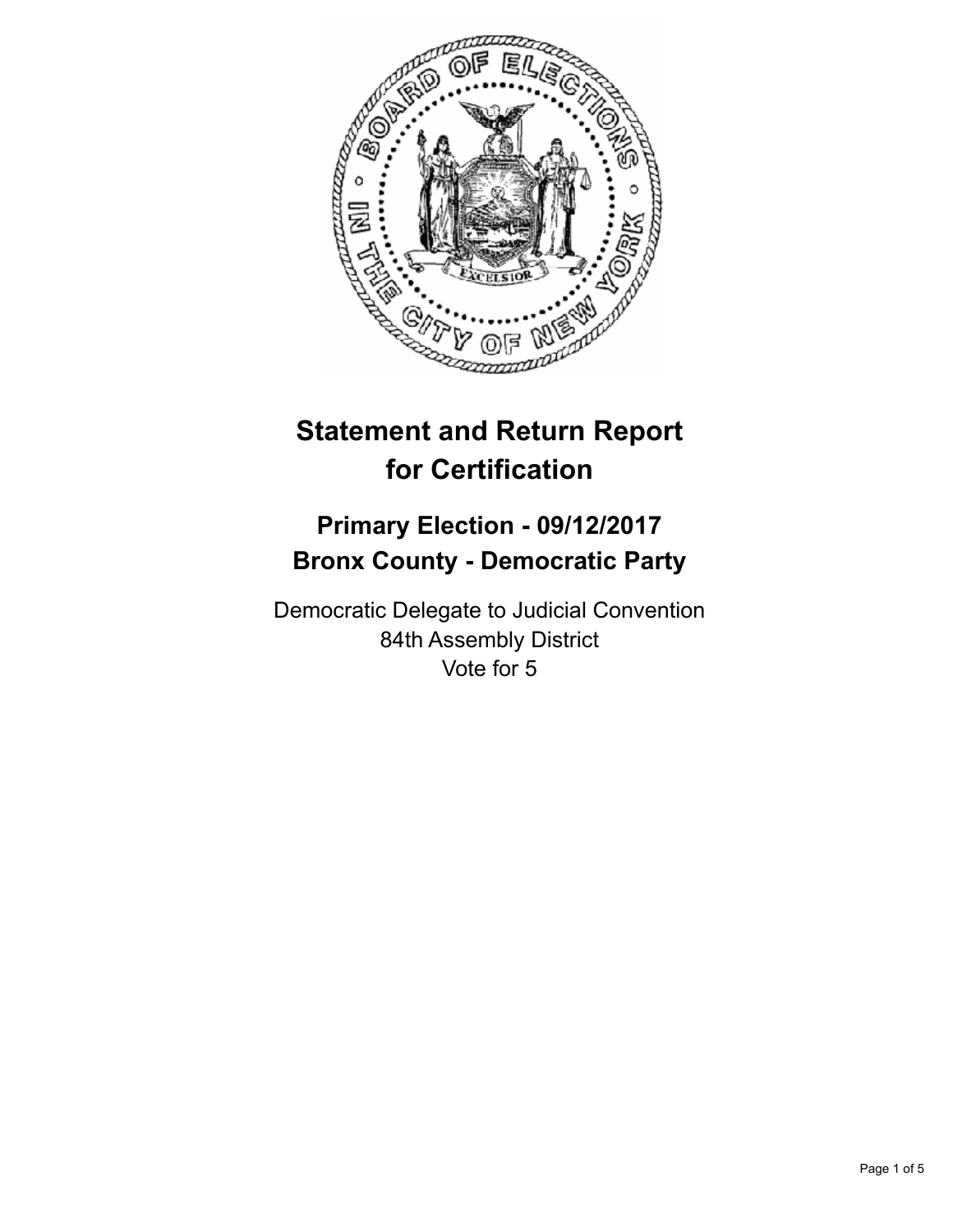

## **Assembly District 84**

| <b>PUBLIC COUNTER</b>                                    | 5,454                   |
|----------------------------------------------------------|-------------------------|
| MANUALLY COUNTED EMERGENCY                               | 0                       |
| ABSENTEE / MILITARY                                      | 105                     |
| <b>AFFIDAVIT</b>                                         | 36                      |
| <b>Total Ballots</b>                                     | 5,595                   |
| Less - Inapplicable Federal/Special Presidential Ballots | 0                       |
| <b>Total Applicable Ballots</b>                          | 5,595                   |
| MARIA DEL CARMEN ARROYO                                  | 2,905                   |
| CARMEN E. ARROYO                                         | 2,890                   |
| <b>CARMEN AQUINO</b>                                     | 1,594                   |
| CARLOS SIERRA                                            | 1,669                   |
| RALINA M. CARDONA                                        | 1,119                   |
| <b>ISRAEL MARTINEZ</b>                                   | 1,447                   |
| DAMALIS MARTINEZ                                         | 961                     |
| DAVID TERAN                                              | 834                     |
| <b>EGIDIO SEMENTILLI</b>                                 | 364                     |
| <b>DEBORAH MARTINEZ</b>                                  | 1,295                   |
| ANA MARIA CARDENAS (WRITE-IN)                            | 1                       |
| ANGEL MONXO LOPEZ (WRITE-IN)                             | 3                       |
| ANGEL VEGA (WRITE-IN)                                    | 1                       |
| ARTHUR JOHNSON (WRITE-IN)                                | 1                       |
| BILL DE BLASIO (WRITE-IN)                                | 3                       |
| BRENDA JONES (WRITE-IN)                                  | 2                       |
| CAROLYN MCFARLANE (WRITE-IN)                             | 1                       |
| CLARISA ALAYETO (WRITE-IN)                               | 1                       |
| <b>CORRINE KOHUT (WRITE-IN)</b>                          | 4                       |
| DAN DUNN (WRITE-IN)                                      | 1                       |
| DANNY CHERUONI (WRITE-IN)                                | 1                       |
| DIANE AYALA (WRITE-IN)                                   | $\mathbf{1}$            |
| DION DUNN (WRITE-IN)                                     | 1                       |
| DONALD DUNN (WRITE-IN)                                   | 1                       |
| DORITHY LOUISE (WRITE-IN)                                | 1                       |
| ED GARCIA CONDE (WRITE-IN)                               | 1                       |
| EDUARDO GARCIA (WRITE-IN)                                | 1                       |
| FERNANDO CABRERA (WRITE-IN)                              | $\overline{\mathbf{c}}$ |
| HARRY BUBBINS (WRITE-IN)                                 | 2                       |
| JOYCE HOGI (WRITE-IN)                                    | 1                       |
| LIBERTAD GUERRA (WRITE-IN)                               | 1                       |
| LINDA CARUYHAM (WRITE-IN)                                | 1                       |
| LUCRETIA JONES (WRITE-IN)                                | $\overline{\mathbf{c}}$ |
| MARGUERITE CIERMONT (WRITE-IN)                           | 1                       |
| MARZETTA HARRIS (WRITE-IN)                               | 2                       |
| MIGUEL MARRERO (WRITE-IN)                                | 1                       |
| MONXO LOPEZ (WRITE-IN)                                   | 3                       |
| MYCHAL JOHNSON (WRITE-IN)                                | 5                       |
| NILNA MARTELL (WRITE-IN)                                 | 1                       |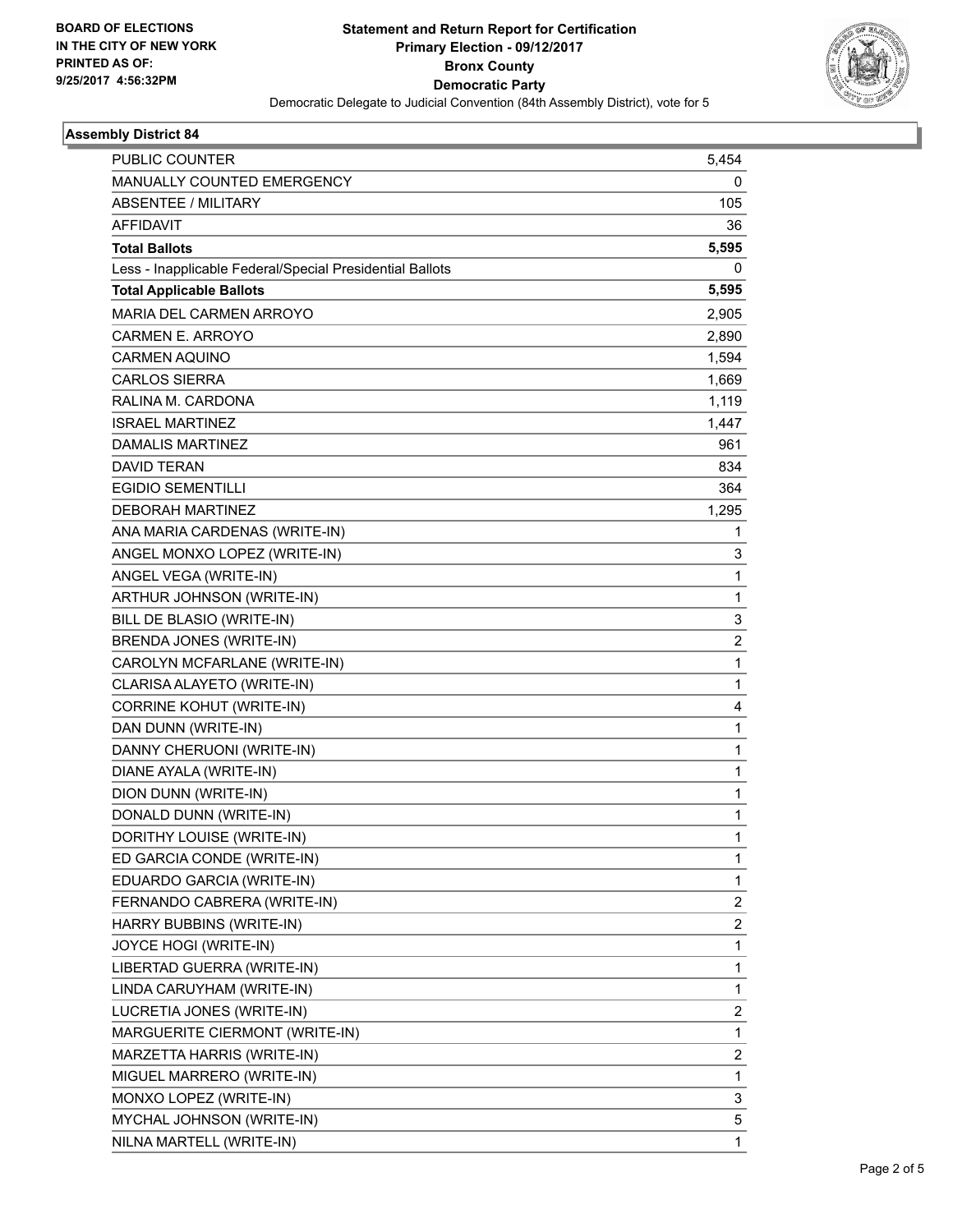

## **Assembly District 84**

| NORMA ALLEN (WRITE-IN)             |        |
|------------------------------------|--------|
| PAUL RYNESKI (WRITE-IN)            |        |
| RAFAEL SALAMANCA JR (WRITE-IN)     | 2      |
| REV RUBEN DIAZ SR (WRITE-IN)       |        |
| <b>RUBEN ARSTRIA (WRITE-IN)</b>    |        |
| RUBEN DIAZ JR (WRITE-IN)           |        |
| RUBEN DIAZ JR. (WRITE-IN)          |        |
| SCOTT STRINGER (WRITE-IN)          |        |
| SHANNON OLIVARIA (WRITE-IN)        |        |
| UNATTRIBUTABLE WRITE-IN (WRITE-IN) | 23     |
| VANESSA GIBSON (WRITE-IN)          |        |
| <b>Total Votes</b>                 | 15,159 |
| Unrecorded                         | 12.816 |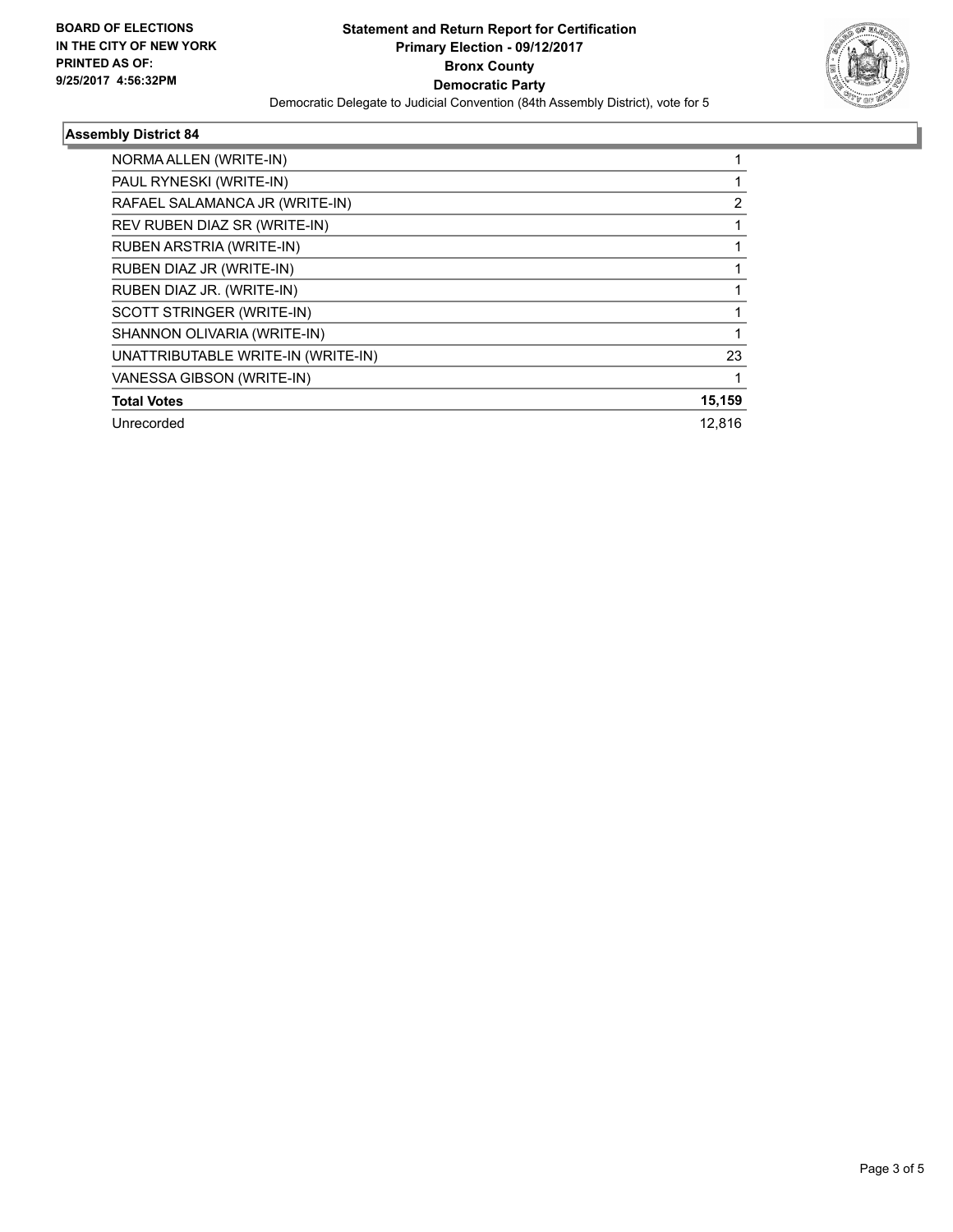

#### **Total for Democratic Delegate to Judicial Convention (84th Assembly District) - Bronx County**

| <b>PUBLIC COUNTER</b>                                    | 5,454          |
|----------------------------------------------------------|----------------|
| MANUALLY COUNTED EMERGENCY                               | 0              |
| <b>ABSENTEE / MILITARY</b>                               | 105            |
| <b>AFFIDAVIT</b>                                         | 36             |
| <b>Total Ballots</b>                                     | 5,595          |
| Less - Inapplicable Federal/Special Presidential Ballots | 0              |
| <b>Total Applicable Ballots</b>                          | 5,595          |
| MARIA DEL CARMEN ARROYO                                  | 2.905          |
| <b>CARMEN E. ARROYO</b>                                  | 2,890          |
| <b>CARMEN AQUINO</b>                                     | 1,594          |
| <b>CARLOS SIERRA</b>                                     | 1,669          |
| RALINA M. CARDONA                                        | 1,119          |
| <b>ISRAEL MARTINEZ</b>                                   | 1,447          |
| DAMALIS MARTINEZ                                         | 961            |
| <b>DAVID TERAN</b>                                       | 834            |
| <b>EGIDIO SEMENTILLI</b>                                 | 364            |
| <b>DEBORAH MARTINEZ</b>                                  | 1,295          |
| ANA MARIA CARDENAS (WRITE-IN)                            | 1              |
| ANGEL MONXO LOPEZ (WRITE-IN)                             | 3              |
| ANGEL VEGA (WRITE-IN)                                    | 1              |
| ARTHUR JOHNSON (WRITE-IN)                                | $\mathbf{1}$   |
| BILL DE BLASIO (WRITE-IN)                                | 3              |
| BRENDA JONES (WRITE-IN)                                  | $\overline{2}$ |
| CAROLYN MCFARLANE (WRITE-IN)                             | 1              |
| CLARISA ALAYETO (WRITE-IN)                               | $\mathbf{1}$   |
| CORRINE KOHUT (WRITE-IN)                                 | 4              |
| DAN DUNN (WRITE-IN)                                      | 1              |
| DANNY CHERUONI (WRITE-IN)                                | $\mathbf{1}$   |
| DIANE AYALA (WRITE-IN)                                   | 1              |
| DION DUNN (WRITE-IN)                                     | 1              |
| DONALD DUNN (WRITE-IN)                                   | $\mathbf{1}$   |
| DORITHY LOUISE (WRITE-IN)                                | $\mathbf{1}$   |
| ED GARCIA CONDE (WRITE-IN)                               | 1              |
| EDUARDO GARCIA (WRITE-IN)                                | $\mathbf{1}$   |
| FERNANDO CABRERA (WRITE-IN)                              | 2              |
| HARRY BUBBINS (WRITE-IN)                                 | $\overline{2}$ |
| JOYCE HOGI (WRITE-IN)                                    | 1              |
| LIBERTAD GUERRA (WRITE-IN)                               | 1              |
| LINDA CARUYHAM (WRITE-IN)                                | 1              |
| LUCRETIA JONES (WRITE-IN)                                | $\mathbf{2}$   |
| MARGUERITE CIERMONT (WRITE-IN)                           | 1              |
| MARZETTA HARRIS (WRITE-IN)                               | $\overline{c}$ |
| MIGUEL MARRERO (WRITE-IN)                                | 1              |
| MONXO LOPEZ (WRITE-IN)                                   | 3              |
| MYCHAL JOHNSON (WRITE-IN)                                | 5              |
| NILNA MARTELL (WRITE-IN)                                 | 1              |
|                                                          |                |